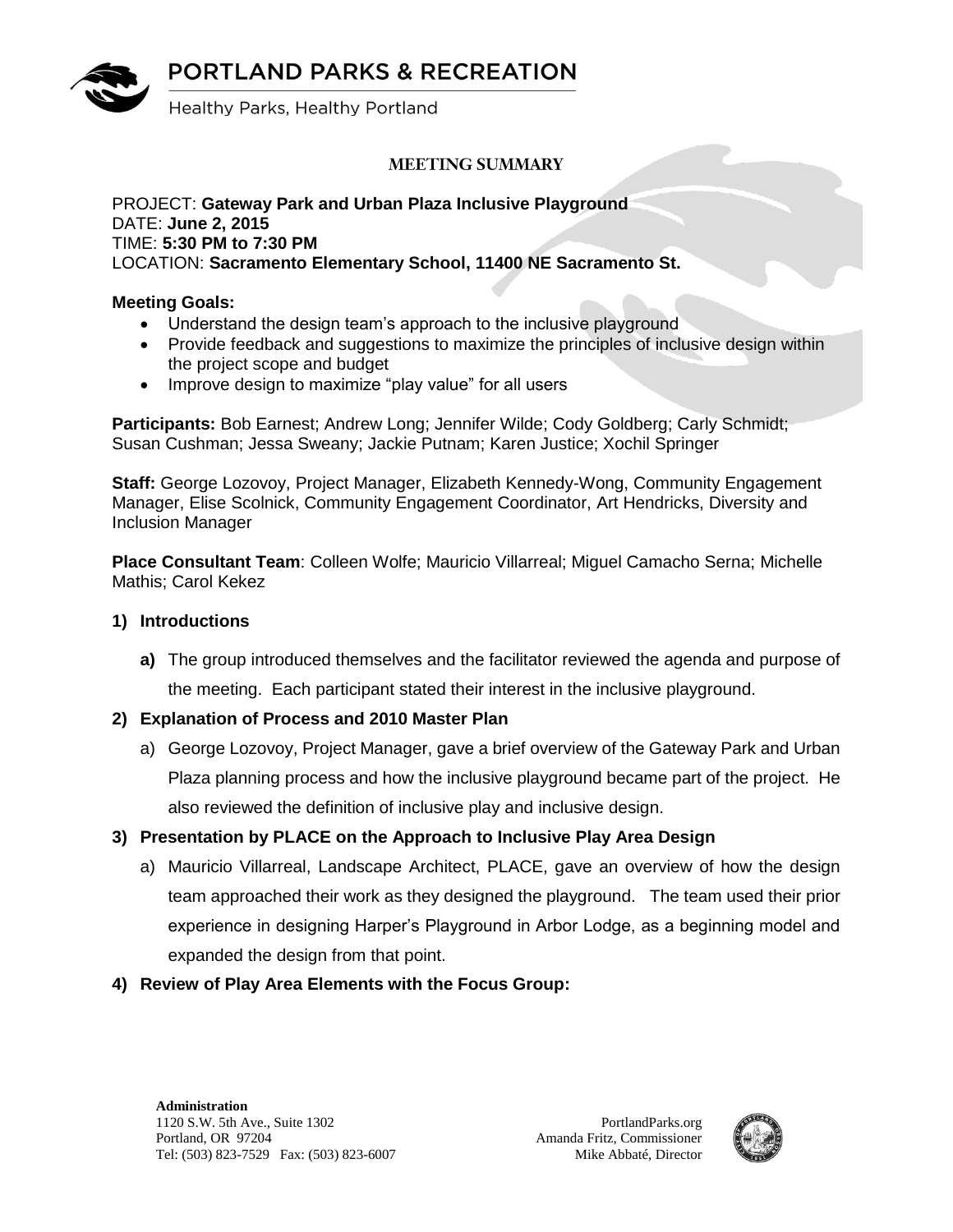- a) The facilitator led the group through an exercise where the designer gave a more in-depth description of each play element, then the group made suggestions, comments and critiques of the element. There were four questions the group was asked to respond to, given their review of the Inclusive Principles, which were provided to them prior to the meeting. The questions were:
	- i) How would the playground be used?
	- ii) Are the range of abilities being accommodated (sight, mobility, hearing, cognitive)?
	- iii) How well does the design meet the inclusive play principles?
	- iv) What would improve the score?

The first question resulting in the following responses:

- The playground would be a new draw to the community.
- It would be a destination place for the entire city.
- It would attract more families and teens.
- More after-hours use
- More eyes on the park

Then, each element was ranked by the participants on a continuum that measured the degree of inclusiveness reflected by the design. Below are the comments and ranking of each element.

#### $1 =$  meets minimum standards  $5 =$  most inclusive

| <b>Play Element</b>    | <b>Comments</b>                                                       | Ranking   |
|------------------------|-----------------------------------------------------------------------|-----------|
| <b>Climbing Forest</b> | • Create a tipi-like structure;                                       | 4         |
|                        | • Allow entrance into the space from above and below                  |           |
|                        | • Create opportunities for through-movements                          |           |
|                        | • Consider how adults with differing abilities might use the<br>space |           |
|                        | • Allow for transfer between different play elements                  |           |
|                        | • Consider a rail for assistance is moving through this<br>element    |           |
|                        | • Allow use of the ground and ledge to climb                          |           |
|                        | • More than a 5% grade would require railings                         |           |
| <b>Forest Play</b>     | • This could be the quiet play space                                  | $2 - 2.5$ |
|                        | • Provide shade here                                                  |           |
|                        | • Good place for shadow play/light play                               |           |
|                        | • Move this area away from the sand play area to minimize             |           |
|                        | sand on the play surface                                              |           |
|                        | • Add in a hollowed out area, such as log or boulder for              |           |
|                        | space for kids to feel sheltered in. Make sure it is visible          |           |
|                        | for safety.                                                           |           |

Final Gateway Inclusive Playground Focus Group Summary Notes June 2, 2015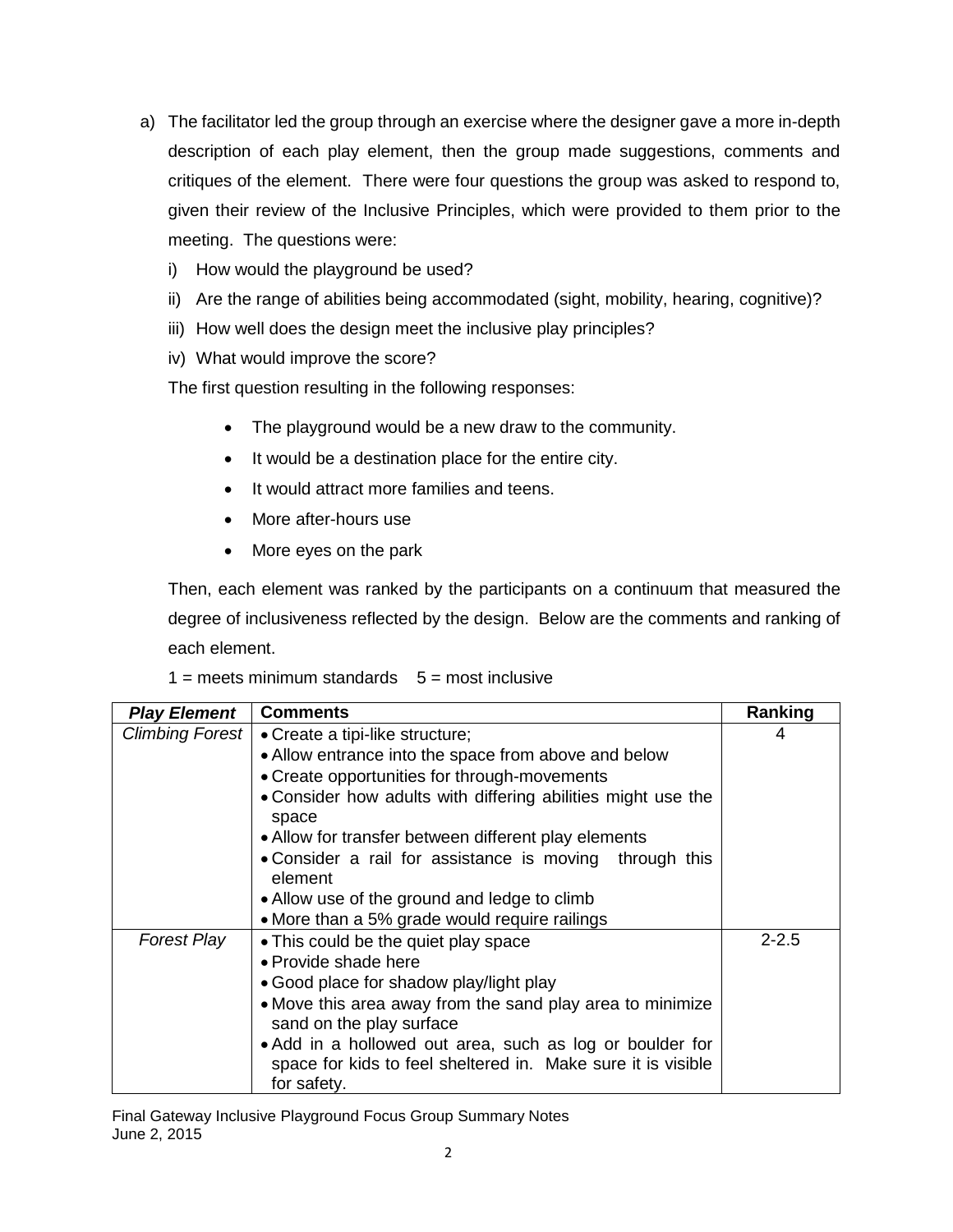|                           | • Provide varied net heights throughout                                          |                    |
|---------------------------|----------------------------------------------------------------------------------|--------------------|
|                           | . May not be as easily navigable by those that are                               |                    |
|                           | wheelchair-bound as other play elements due to nets. This                        |                    |
|                           | limits inclusiveness.                                                            |                    |
| Sand & Water              | • 30-inch tabletop is good to allow kids in chairs to play with                  | 3.5 to 4.5         |
| Discover Area             | those standing                                                                   |                    |
|                           | • Provide a rinse-off area                                                       |                    |
|                           | · Use colored concrete to change surface                                         |                    |
|                           | • Use dot tiles or other cues to help identify surface changes<br>for the blind  |                    |
|                           | • A crank for the water is better than a pump (range of<br>motion/effort needed) |                    |
|                           | • Provide a sign to encourage people to leave the sand in<br>place               |                    |
|                           | • Planks can help to keep sand in place/aid in clean up                          |                    |
| <b>Boulder Hill &amp;</b> | · Good area for autistic individuals, quiet                                      | 4.5                |
| Slide                     | · Both climbing zones provide quiet areas, less action                           |                    |
|                           | • Provide a hollowed out boulder or other visible sheltered                      |                    |
|                           | area                                                                             |                    |
|                           | • Consider what the best surfacing is for this area: concrete,                   |                    |
|                           | rubberized or other. Consider the impediments to getting                         |                    |
|                           | up the hill in a wheelchair                                                      |                    |
|                           | • Consider the orientation and sightlines for the bridge                         |                    |
| <b>Building</b>           | • Strength and dexterity are needed in this element                              | 3                  |
| Imagination               | • Have raised elements within this zone                                          |                    |
| Zone                      | • Provide opportunities for building forts                                       |                    |
|                           | • Provide crawling places                                                        |                    |
|                           | • Concern about loose parts. If they are a problem, they are                     |                    |
|                           | easy to remove from the site                                                     |                    |
|                           | • Loose parts may impede ADA accessibility.                                      |                    |
| Play Plaza                | • Have elements that require the interaction of multiple kids                    | 5                  |
|                           | • Pendulum swing                                                                 |                    |
|                           | • Have multiple instruments                                                      |                    |
|                           | • Call and response for instruments: there is a benefit to                       |                    |
|                           | having them grouped together,<br>face-to-face<br>more<br>interaction             |                    |
|                           | • Provide a drinking fountain at this location                                   |                    |
|                           | • Consider noise for surrounding neighbors. (It appears                          |                    |
|                           | adjacent neighbors at this end of the park are mostly                            |                    |
|                           | businesses).                                                                     |                    |
| Quiet Swing &             | · Have a variety of swing types per pod                                          | 4                  |
| Spin                      | • Make this element multi-sensory                                                |                    |
|                           | · Provide tactile strips/dots and signage (Braille?) to warn                     |                    |
|                           | sight-impaired people of swings                                                  |                    |
|                           | • Suggest monkey bars here, both straight and arched                             |                    |
|                           | • Provide areas of higher challenge for older kids                               |                    |
| <b>Skate Spot</b>         | • Call it a "skate cell" instead of "spot"                                       | Not<br>applicable, |

Final Gateway Inclusive Playground Focus Group Summary Notes June 2, 2015